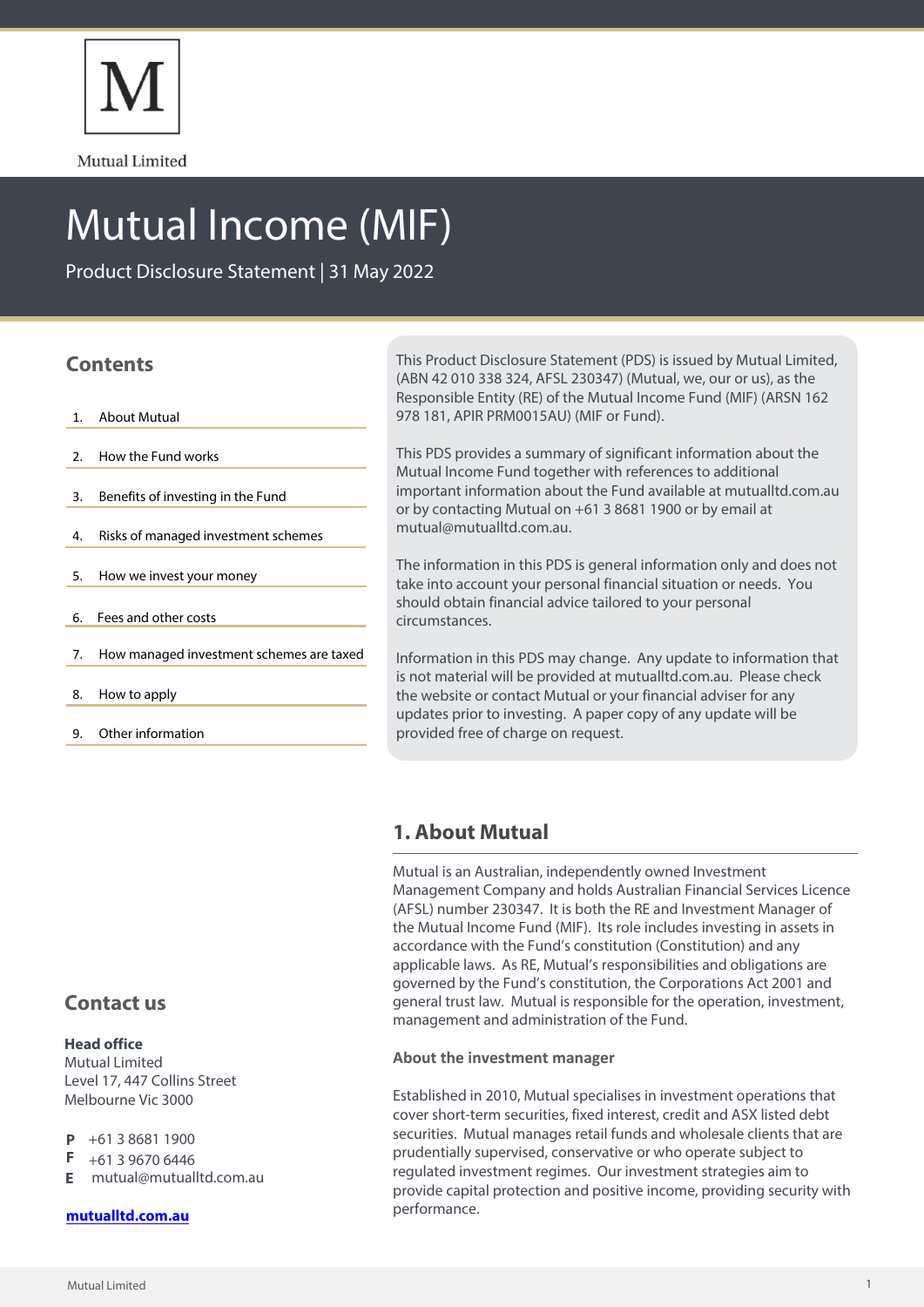# **2. How the Fund works**

The Fund is a managed investment scheme in which funds subscribed by individual investors are pooled to buy assets on behalf of all investors in the Fund. Assets are selected and managed by a professional investment management team (refer to [mutualltd.com.au\)](mutualltd.com.au).

The Fund is established under a Constitution which sets out your rights as well as the powers and responsibilities of Mutual. You can obtain a free copy of the Constitution by contacting us.

Investors are issued units which entitle them to a proportionate interest in the income and assets of the Fund. Investors do not have an entitlement to any particular asset of the Fund. The Fund's assets are valued in accordance with the Fund's Constitution based on market values. Unit prices will vary as the market value of the Fund's assets rise and fall.

A unit price is calculated each business day by dividing the Fund's net asset value (NAV) by the number of units on issue. An allowance for transaction costs incurred in buying and selling Fund assets may be added to or subtracted from the Fund's unit price to determine an application price and a withdrawal price. The difference between the application price and the withdrawal price is known as the buy/sell spread (see 'Fees and other costs' for more information).

When you invest in the Fund, you will be issued a number of units calculated by reference to the applicable unit application price.

When you withdraw from the Fund, your units will be withdrawn at the applicable unit withdrawal price.

The most recent unit prices are available at<mutualltd.com.au>

#### **Making an investment in the Fund**

To invest in the Fund, complete the Mutual Income Fund [\(MIF\) Application Form.](https://www.mutualltd.com.au/2019/wp-content/uploads/2022/06/Mutual-Limited-Mutual-Income-MIF-Application-Form.pdf) See 'How to apply' for more information

Applications and additional applications can be made on any business day. However, for unit pricing purposes, any applications we receive after 3pm Melbourne time on a business day we will treat as though we received them on the following business day. You can make payment by EFT or cheque. Personal cheques should be made payable to: **Sandhurst Trustees Limited acf MIF**. Cheques must clear before we issue units. Mutual reserves the right to reject an application.

You can add to your investment at any time by submitting an [Additional Investment Form](https://www.mutualltd.com.au/2019/wp-content/uploads/2022/06/Mutual-Limited-Mutual-Income-MIF-Additional-Investment-Form-1.pdf). See [mutualltd.com.au.](mutualltd.com.au)

## **Investments and withdrawals**

You can make investments and withdrawals at any time based on the following requirements (which we may change at our discretion):

| Initial investment      | \$20,000 |
|-------------------------|----------|
| Additional investment   | \$5,000  |
| Withdrawals             | \$5,000  |
| Minimum account balance | \$20,000 |

Mutual is entitled to retain any interest earned on the application money before it is paid into the Fund.

#### **Making a withdrawal from the Fund**

You can withdraw all or part of your investment by submitting a **Withdrawal Form** and returning it to us via post, fax or e-mail.

We must receive withdrawal requests by 3pm Melbourne time for same-day processing. If we receive a withdrawal request after 3pm, we will treat it as being received on the following business day. We usually pay withdrawal proceeds directly to your nominated bank account within five business days of receiving a withdrawal request.

#### **Restrictions on withdrawals**

In certain circumstances where we consider that accepting a withdrawal is not in the best interests of investors due to events outside our control, investors may not be able to withdraw their funds within the usual period or at all. We may suspend the withdrawal of units in the Fund for the duration of an event or circumstance. Our Constitution allows us to suspend withdrawals for a period of 30 days from the day on which units would have been withdrawn. In extreme circumstances, we can defer withdrawals for 12months.

#### **Changing your details, or investment**

To change your contact details, please complete the [Change](https://www.mutualltd.com.au/2019/wp-content/uploads/2022/06/Mutual-Limited-Change-of-Contact-Details-Form.pdf)  of [Contact](https://www.mutualltd.com.au/2019/wp-content/uploads/2022/06/Mutual-Limited-Change-of-Contact-Details-Form.pdf) Details Form. To change your bank account details, please complete the **Change of Bank Account Details** [Form.](https://www.mutualltd.com.au/2019/wp-content/uploads/2022/06/Mutual-Limited-Change-of-Bank-Account-Details-Form.pdf)

#### **Income distribution**

The Fund may earn income such as interest as well as net realised gains on the sale of underlying assets. Net income and realised gains generated by the Fund are distributed to investors quarterly usually within 5 business days (and in any event within 30 days) following the end of 31 March, 30 September, 31 December, 30 June. The Fund's unit price will reflect the distribution paid out to Unitholders in the Fund.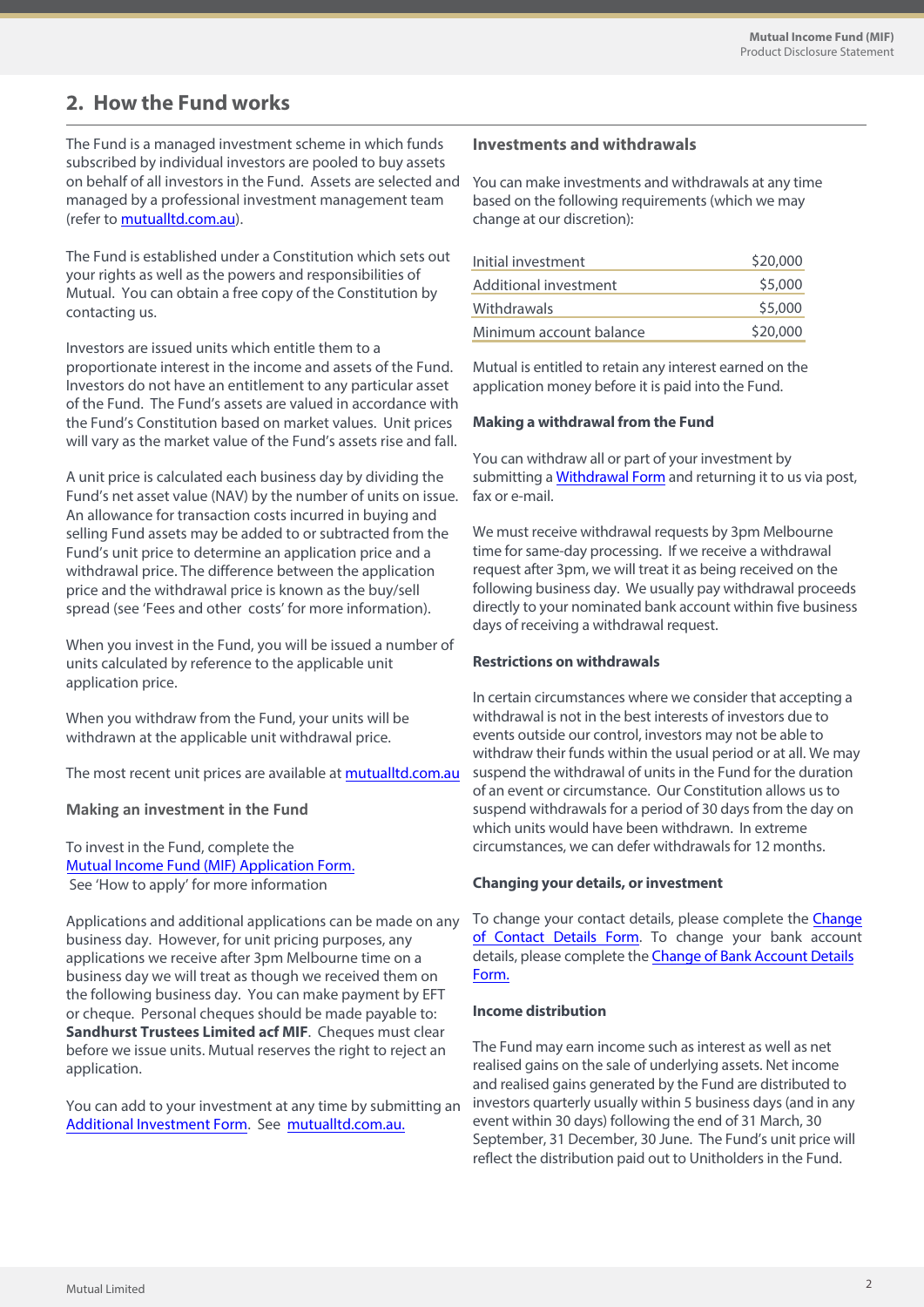# **2. How the Fund works** (continued)

The distribution amount will vary between distribution periods due to market conditions and investment performance, and is not guaranteed.

Distributions must be made to unitholders of the Fund prorata to the proportion of units each Unitholder holds in the Fund at the end of each quarter. Distributions are deposited directly into a nominated bank account or reinvested as additional units. If you do not make a nomination in the Application Form, we will automatically reinvest any distributions on your behalf into the Fund.

Units issued on reinvestment of a distribution are issued at the unit price at the start of business on the first business day of the new distribution period.

(by market capitalisation), with a minimum aggregate

exposure of 60% to ANZ, CBA, NAB and WBC.

#### **Platform investors**

If you are investing through a master trust, wrap account or other investor-directed portfolio-type service (collectively referred to as a 'platform'), then it is important to understand that generally it is the platform that becomes the investor in the Fund, not you. It follows that the platform has the rights of an investor and we recognise it alone can exercise them. If you invest through a platform, you may also be subject to different conditions from those outlined in this PDS (such as procedures for making investments and withdrawals, cooling-off periods, cut-off times for transacting and additional fees and costs). Mutual is not responsible for the operation of any platform. If you invest through a platform, in addition to reading this PDS, you should check the documents and rules that apply to the platform service.

of multiple securities represents high diversification.

# **3. Benefits of investing in the Fund**

All investments carry risk. Different strategies may carry different levels of risk, depending on the assets that make up the strategy. Assets with the highest long-term returns may also carry the highest level of short-term risk. The significant risks of investing in the Fund are: **Market risk:** economic, technological, political or legal conditions, and market sentiment, can, and do, change and this can impact the investments in those markets. **Investment Manager risk:** the risk that Mutual fails to anticipate market movements, manage investments or execute the Fund's investment strategy effectively. Mutual aims to manage this risk by ensuring that its investment policies, procedures and Fund objectives are met and monitored at all times. **Credit risk:** the risk of suffering a loss due to another party defaulting on its financial obligations. To mitigate this risk, the Fund only invests in the largest Australian banks **Interest rate risk:** changes in market yields can change the value of interest rate instruments. An increase in interest rates leads to a reduction in the value of a fixed interest investment and vice versa. This risk is greater for fixed interest instruments that have longer maturities. The Fund has negligible interest rate exposure, the interest rate duration is capped at 180 days. **Liquidity risk:** the risk that securities that are not actively traded may not be readily converted to cash without some loss of capital. It is only applicable if a substantial number of Unitholders seek to redeem simultaneously. **Regulatory risk:** all investments carry the risk that their value may be affected by changes in laws, particularly taxation laws. **Investment Selection risk:** the risk that specific investments chosen for the Fund will not perform as well as others. Some factors that may affect the value of a security are investor sentiment, government policy, global events and management changes. The Fund's typical portfolio holdings **Capital preservation:** preserve capital through Mutual's prudent risk management and cautious approach that prioritises managing downside risk. **Access & Liquidity:** highly liquid, redemptions are usually paid within 5 business days. **Professional Management:** track record of a highly experienced investment management team specialising in fixed income portfolios. **Security:** invests only in authorised investments. **Diversification:** invests in a diversified range of issuers and maturities, which individual investors may not be able to otherwise access. **Regular income:** potentially receive higher levels of income than term deposits, and the ability to receive income quarterly at the end of March, June, September and December. **4. Risks of managed investment schemes**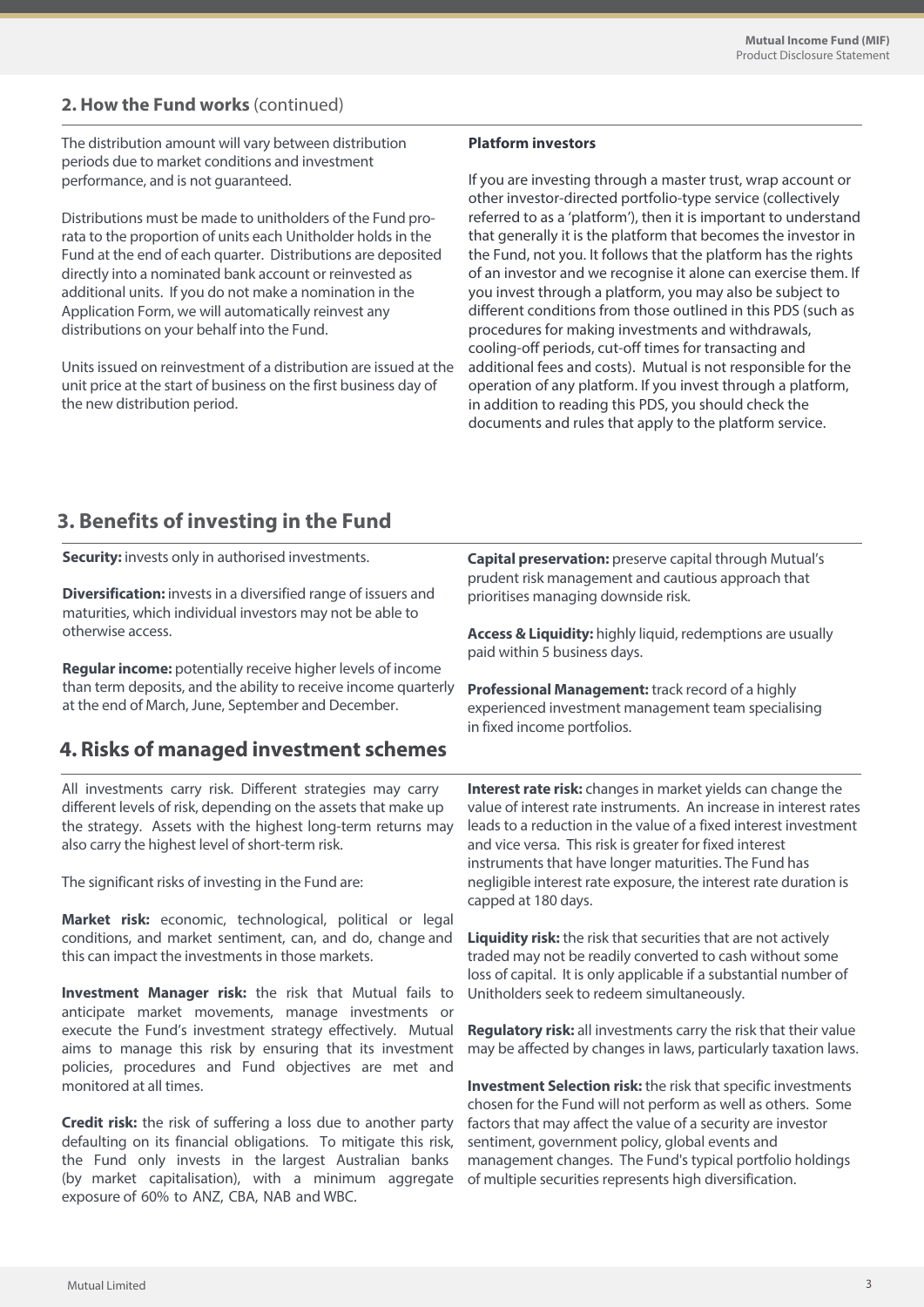# **4. Risks of managed investment schemes** (continued)

**General risk:** it is important that you carefully consider the risks of investing in the Fund and that you understand:

- the value of investments will vary over time,
- the level of returns will vary and future returns may differ from past returns,
- returns are not guaranteed and you may lose some, or all, of your capital,
- laws affecting registered managed investment schemes may change in the future,
- and the level of risk for each investor will vary depending on a range of factors including:
	- age
	- investment time frames
	- where other parts of your wealth is invested, and
	- your risk tolerance.

# **5. How we invest your money**

The Fund offers one investment option. The following information provides an overview of the Fund's return objective and investment strategy in respect of that option. You should consider the likely investment return and risk of the Fund and your investment time frame when deciding whether to invest in the Fund. The investment option will not change during the life of this PDS.

| Description              | The Mutual Income Fund actively<br>manages a portfolio of debt instruments<br>offered by Australian ADI's, with a<br>minimum 60% exposure to ANZ, CBA,<br>NAB and WBC.                                                                                                                                                                                          | Strategic asset<br>allocation         | The authorised investments of the Fund<br>are:                                                                                                                                                                                                                                                                     |  |  |
|--------------------------|-----------------------------------------------------------------------------------------------------------------------------------------------------------------------------------------------------------------------------------------------------------------------------------------------------------------------------------------------------------------|---------------------------------------|--------------------------------------------------------------------------------------------------------------------------------------------------------------------------------------------------------------------------------------------------------------------------------------------------------------------|--|--|
|                          |                                                                                                                                                                                                                                                                                                                                                                 |                                       | <b>Investments</b><br>Min Max<br>Target%<br>Cash<br>10%<br>0%<br>0%                                                                                                                                                                                                                                                |  |  |
| Investment<br>objective  | The Fund aims to achieve superior<br>outcomes across two investment<br>objectives:<br>1. Greater income than the Bloomberg<br>Ausbond Bank Bill Index (after fees)<br>quarterly<br>2. Greater total return than the<br>Bloomberg Ausbond Bank Bill Index<br>(after fees) over a rolling 12-month<br>period                                                      |                                       | Senior Debt<br>100%<br>45-65%<br>30%<br>Subordinated Debt 0%<br>60%<br>25-55%<br>100% Australian bank ADI debt<br>exposure<br>100% Investment grade exposure<br>Minimum 60% exposure to ANZ, CBA,<br>NAB and WBC.<br>Maximum 10% individual other<br>Australian ADI bank exposure<br>No Leverage<br>No Derivatives |  |  |
| <b>Benchmark</b>         | Bloomberg AusBond Bank Bill Index                                                                                                                                                                                                                                                                                                                               | <b>Risk level</b>                     | The Fund is considered a low to medium<br>risk investment. The Fund aims to                                                                                                                                                                                                                                        |  |  |
| Investment<br>strategy   | Mutual's investment process is based on<br>using bottom-up fundamental analysis to<br>determine the relative value and<br>appropriateness of the various Australian<br>bank bonds available within the market.                                                                                                                                                  |                                       | outperform the Bloomberg AusBond<br>Bank Bill Index, with less risk over the<br>longer term. See 'Risks of managed<br>investment schemes' for more<br>information.                                                                                                                                                 |  |  |
|                          | The cornerstone of Mutual's investment<br>philosophy is security with performance.<br>The team's research process places its<br>emphasis on mitigating downside risks by<br>attempting to provide investors with a<br>high level of capital preservation and<br>outperforming the Bloomberg Index,<br>while generating excess net cash returns<br>to investors. | Other<br>investment<br>considerations | Labour standards and environmental,<br>social and ethical information are<br>considered in investment decisions for<br>the Fund. Mutual's policy is outlined on<br>our website.                                                                                                                                    |  |  |
|                          |                                                                                                                                                                                                                                                                                                                                                                 | Other<br>information                  | For up-to-date information about the<br>Fund's investment strategy, performance<br>and unit prices, please visit our website.                                                                                                                                                                                      |  |  |
| Investment<br>time frame | Greater than 6 months. This is a guide<br>only, not a recommendation.                                                                                                                                                                                                                                                                                           |                                       |                                                                                                                                                                                                                                                                                                                    |  |  |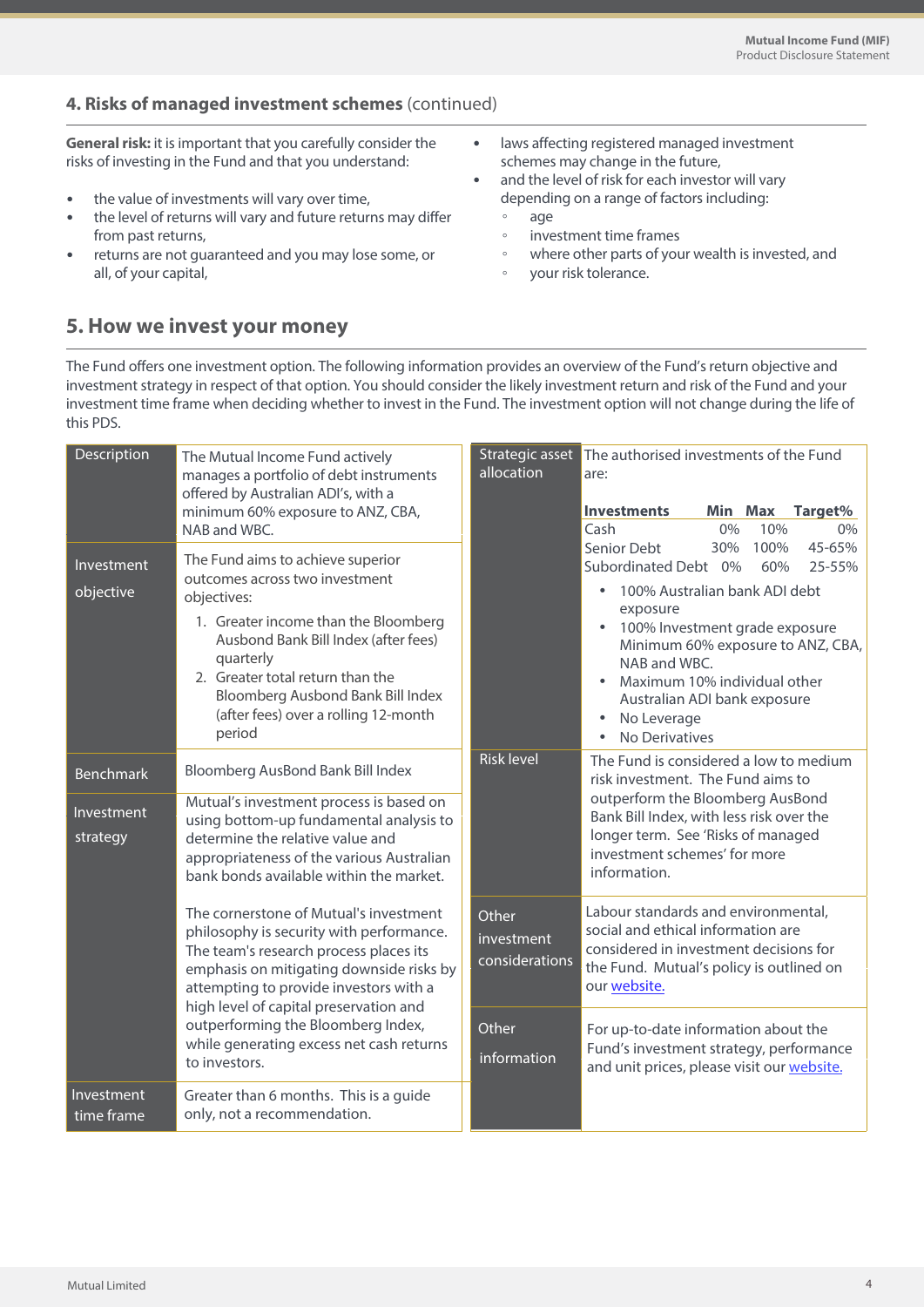# **6. Fees and other costs**

#### **Did you know?**

**Small differences in both investment performance and fees and costs can have a substantial impact on your longterm returns. For example, total annual fees and costs of 2% of your fund balance rather than 1% could reduce your final return by up to 20% over a 30-year period (for example, reduce it from \$100,000 to \$80,000).**

**You should consider whether features such as superior investment performance or the provision of better services justify higher fees and costs.**

**You may be able to negotiate to pay lower contribution fees and management costs where applicable. Ask the Fund or your financial adviser.**

#### **To find out more**

**If you would like to find out more, or see the impact of the fees based on your own circumstances, the Australian Securities and Investments Commission (ASIC) website www.moneysmart.gov.au has a managed funds fee calculator to help you check out different fee options.**

The following table shows the fees and other costs you may be charged. These fees and costs may be deducted directly from your money, from the returns on your investment or from the Fund's assets as a whole. Tax laws are set out in Section 7 of this PDS. You should read all the information about fees and costs as it is important to understand their impact on your investment.

| Type of fee or cost                              | <b>Amount</b>   | How and when paid                                                                 |  |  |
|--------------------------------------------------|-----------------|-----------------------------------------------------------------------------------|--|--|
| Fees when your money moves in or out of the Fund |                 |                                                                                   |  |  |
| Establishment fee                                | Nil             | Not applicable                                                                    |  |  |
| Contribution fee                                 | <b>Nil</b>      | Not applicable                                                                    |  |  |
| Withdrawal fee                                   | Nil             | Not applicable                                                                    |  |  |
| Termination fee                                  | <b>Nil</b>      | Not applicable                                                                    |  |  |
| Management costs                                 | $0.3905\%$ p.a. | Calculated daily as a percentage of the Fund NAV,<br>payable quarterly in arrears |  |  |

## **Additional information on fees**

| Management costs <sup>1</sup>               |                                                                                                                |  |  |
|---------------------------------------------|----------------------------------------------------------------------------------------------------------------|--|--|
| Fees and costs for managing your investment |                                                                                                                |  |  |
| Management fee                              | 0.3905% p.a. (this includes GST and is net of reduced input tax credits) of the Net Asset<br>Value of the Fund |  |  |
| Performance fee                             | <b>Nil</b>                                                                                                     |  |  |
| Indirect costs <sup>2</sup>                 | Estimated to be 0.00% p.a. of the Net Asset Value of the Fund                                                  |  |  |

 $<sup>1</sup>$ Management costs do not include the Fund's transactional and operational costs recovered via the buy/sell spread. See Transactional costs</sup> and buy/sell spread' on page 6

 $2$ The estimate of indirect costs is based on the Indirect costs incurred for the 12 months to 30 June 2021, as a percentage of the average net asset value of the Fund during that period.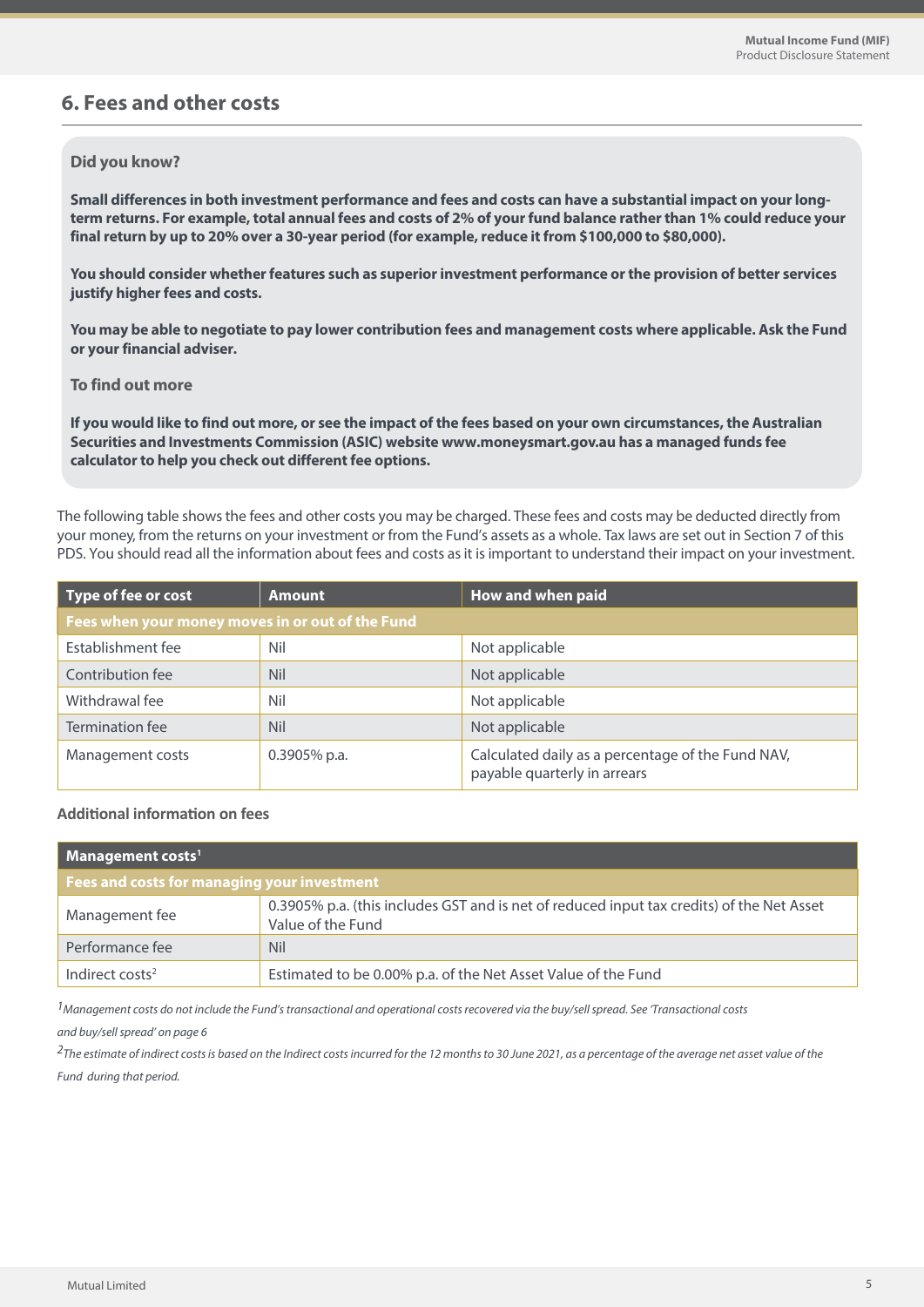# **6. Fees and other costs (continued)**

#### **Management fee**

This is the fee we charge for managing the investments, overseeing the Fund's operations and providing access to the Fund. The management fee is calculated daily as a percentage of the NAV of the Fund and payable quarterly in arrears. The fee is 0.3905% p.a. (inclusive of GST and net of reduced input tax credits) or \$390.50 including GST and net of reduced input tax credits annually for a \$100,000 investment.

The Fund's Constitution allows us to be reimbursed for properly incurred expenses paid on behalf of investors. These include custodian, audit, printing, postage and regulatory expenses. The fee includes an estimate of the out-of-pocket expenses that Mutual is entitled to recover and is calculated daily. These expenses are paid as they fall due. Mutual estimates that these fees should not exceed 0.08% p.a. gross asset value or \$80 annually for a \$100,000 investment. Under the current conditions, Mutual absorbs these costs as part of the existing management fees.

#### **Normal operating expenses**

We currently pay the normal operating expenses of the Fund from our management fee and do not recover these from the Fund.

#### **Abnormal expenses**

In circumstances where abnormal expense events occur, we may decide not to recover these abnormal expenses from the Fund. If reimbursement is required, investors will be notified.

#### **Transactional costs and buy/sell spread**

The buy/sell spread is a type of transactional cost that may include brokerage, transaction costs, stamp duty and other government taxes or charges. The purpose of the buy/sell spread is to ensure only those investors transacting in the units at a particular time bear the Fund's costs of buying and selling the Fund's assets as a consequence of their transaction.

The buy/sell spread for the Fund is stated as a percentage of the NAV of the Fund and is the difference between the application price and the withdrawal price. It reflects an estimate of the transaction costs expected to be incurred in buying and selling the Fund's assets as a result of investments and withdrawals made by investors. This estimate may take into account factors such as, but not limited to, historical transaction costs and anticipated levels of investments and withdrawals.

We currently do not apply a buy/sell spread to the Fund. However, in the future we may apply a buy/sell spread. In those circumstances, we will notify investors of any changes on our website.

#### **Fee changes**

Fees and costs can change at any time in accordance with the Fund's Constitution. If fees and charges payable to the RE increase, the RE will give investors not less than 30 days notice before the change occurs.

Other costs such as the buy/sell spread may change at any time without prior notice to you. Expense recoveries may be different to those estimated in this PDS. In those circumstances, we will notify investors of any changes on our website.

#### **Performance Fees**

The Constitution allows for performance fees to be charged to the Fund, but this option has not been activated in the past and is not expected to be activated in the future. If it is activated, investors will be given 30 days' notice of the change.

#### **Deferred Fees**

Under the Constitution we may waive or defer part or all of our fees for a financial year and claim them over subsequent years.

#### **Other fee information**

If you pay by cheque or electronic funds transfer ("EFT") and there are insufficient cleared funds in your account, your bank may charge us a fee. By signing the application form, you authorise us to recover these fees from your investment.

#### **Fee calculators**

ASIC provides a fee calculator on its MoneySmart website (moneysmart.com.au) which can be used to calculate the effect of fees and costs on your investment in the Fund.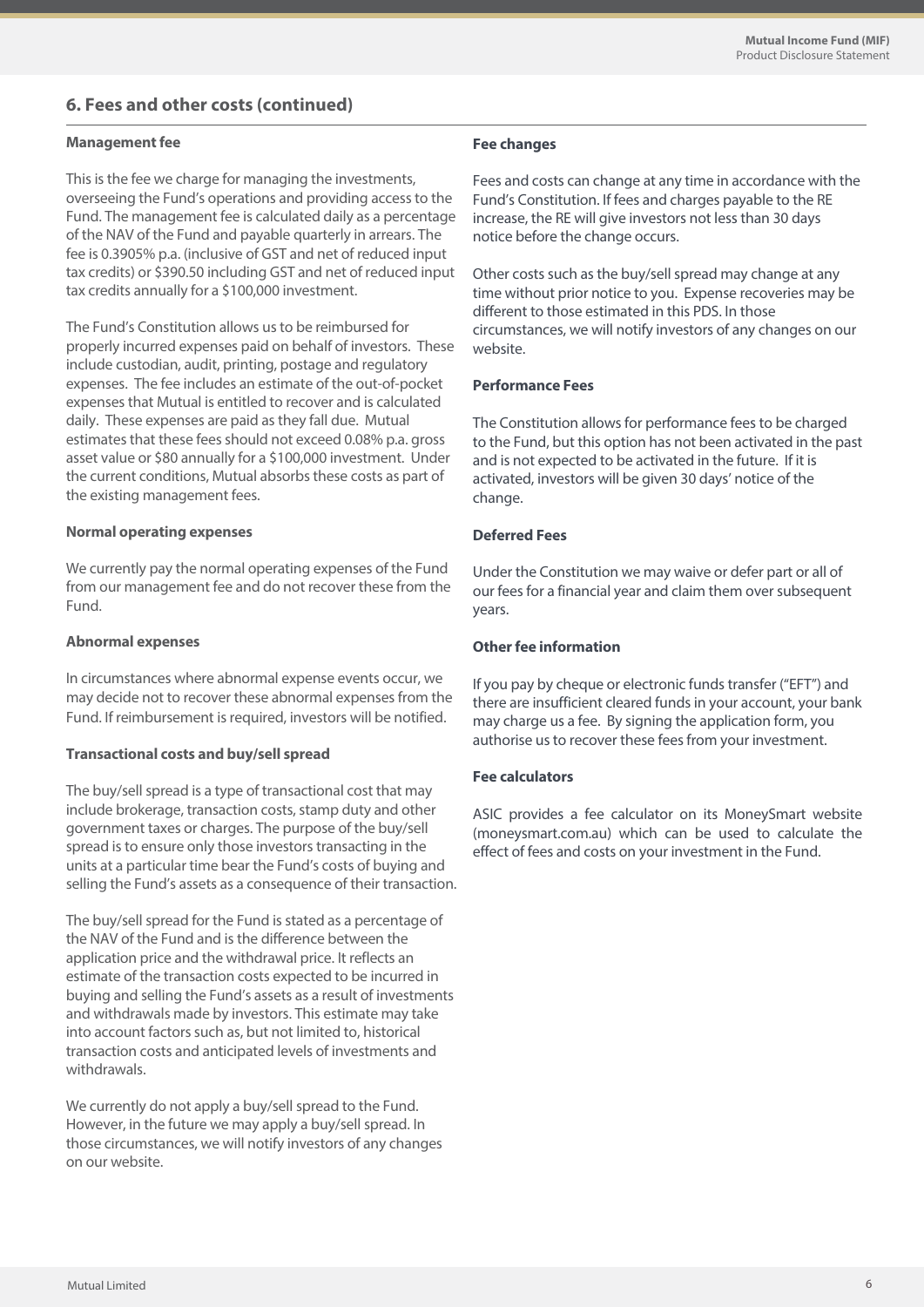## **6. Fees and other costs (continued)**

#### **Example of annual fees and costs**

This table gives an example of how the fees and costs of the Fund can affect your investment over a one-year period. You should use this table to compare this product with other managed investment products.

| <b>Example</b>                | <b>Amount</b>                                   | Balance of \$50,000 with a contribution of \$5,000 during the year                                                                                                                 |
|-------------------------------|-------------------------------------------------|------------------------------------------------------------------------------------------------------------------------------------------------------------------------------------|
| Contribution fee              | Nil                                             | For every additional \$5,000 you put in, you will be charged \$0                                                                                                                   |
| <b>PLUS</b><br>Management fee | 0.3905% p.a. of<br>Net Asset Value <sup>3</sup> | And, for every \$50,000 you have in the Fund you will be charged \$195.25<br>each year                                                                                             |
| <b>EQUALS</b><br>Cost of Fund |                                                 | If you had an investment of \$50,000 at the beginning of the year and put in an<br>additional \$5,000 during that year, you would be charged fees of from: \$195.25<br>to \$214.77 |
|                               |                                                 | What it costs you will depend on the investment option you choose<br>and the fees you negotiate.                                                                                   |

3<br>Additional fees and costs may apply. Please see 'Transactional costs and buy/sell spread' on page 6. Note that<br>Government fees, duties and bank charges may also apply to investments and withdrawals.

# **7. How managed investment schemes are taxed**

**Warning: Investing in a Managed Investment Scheme is likely to have tax consequences and we strongly advise that you seek professional tax advice before investing in the Fund.**

The Fund is a Managed Investment Trust (MIT). It is intended that all determined trust components (i.e. assessable income, exempt income and non-assessable non- exempt income) will be attributed to members each year so that the Fund itself is not subject to tax. The Fund does not pay tax on behalf of investors. As an investor you will be assessed for tax on your share of the Fund's taxable income, including any net capital gains. The amount attributed to an investor will be disclosed on a statement that will be issued following the end of the financial year.

In summary, when investing in the Fund, investors should note:

• managed investments schemes do not pay tax on behalf of investors.

- net income and realised net capital gains generated by the Fund are typically fully distributed to investors who are in turn assessed for tax on their share of the distribution based on their individual circumstances.
- investors may be liable for tax on capital gains realised on the sale of units in the Fund, either by withdrawal, switch or transfer.

This is only a brief summary of the taxation information which is general in nature and only relates to Australian residents. It does not constitute personal advice. You should consult your own advisers for your particular circumstances.

# **8. How to apply**

## **Application process**

To make your investment, complete th[e Mutual Income](https://www.mutualltd.com.au/2019/wp-content/uploads/2022/06/Mutual-Limited-Mutual-Income-MIF-Application-Form.pdf)  [Fund \(MIF\) Application Form,](https://www.mutualltd.com.au/2019/wp-content/uploads/2022/06/Mutual-Limited-Mutual-Income-MIF-Application-Form.pdf) available at [www.mutualltd.com.au](mutualltd.com.au) [a](https://www.mutualltd.com.au/funds/#MIF)nd send your application money in accordance with the instructions on the form.

As part of the application process, we are required by law to verify your identity before accepting your application. We are unable to process incomplete applications. If we do not receive all of the information and documents required (AML/

CTF information essential<sup>4</sup>), we will hold your investment amount until we have received all information.

By applying for units, you agree to be bound by the terms of the Fund Constitution and the PDS, both as amended from time to time, while you hold units in the Fund.

<sup>4</sup>The AML/CTF Laws refer to the obligations arising under the Anti-Money Laundering & Counter Terrorism Financing Act 2006 (Cth).